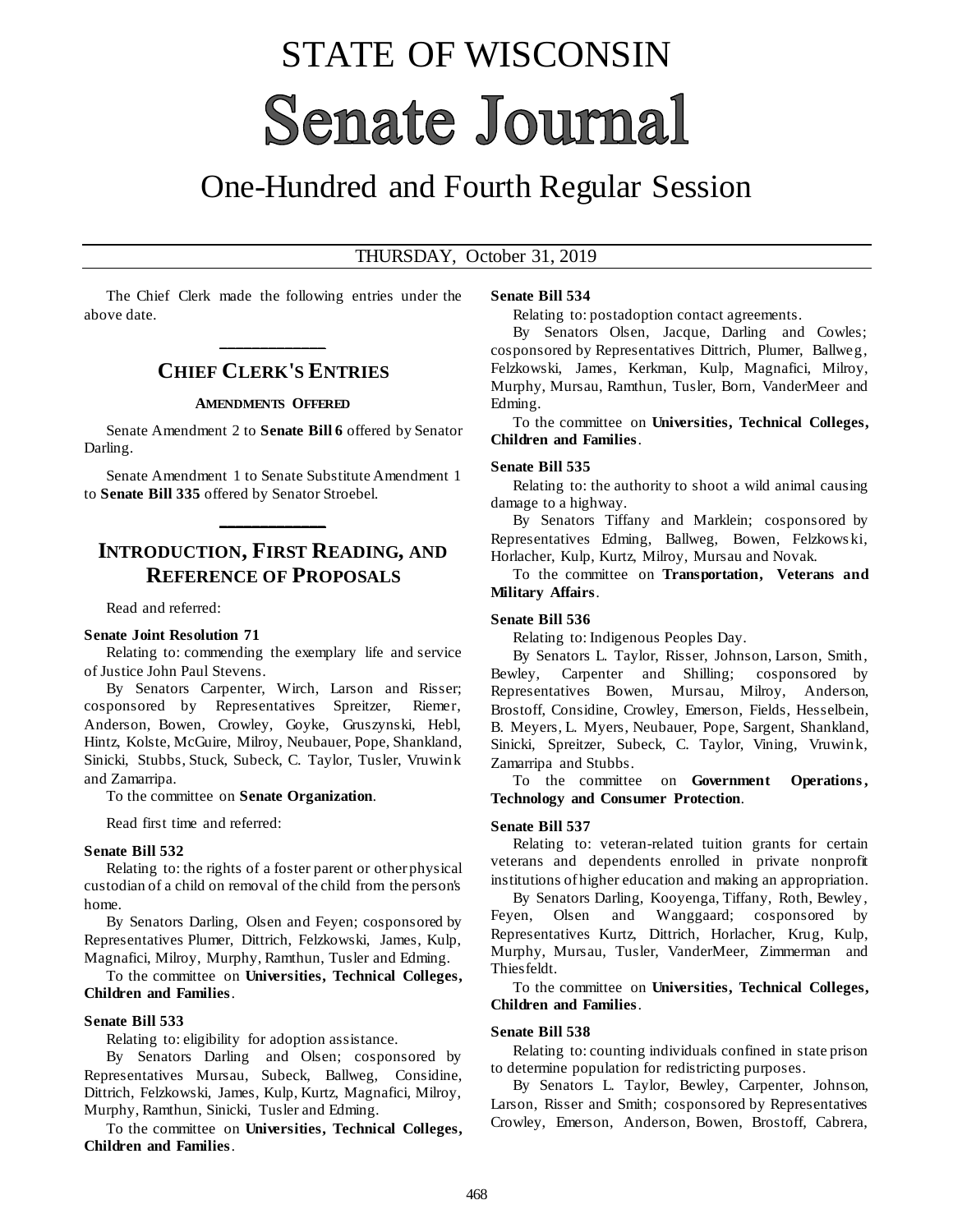Fields, Goyke, Hebl, L. Myers, Neubauer, Ohnstad, Sargent, Spreitzer, Subeck, C. Taylor and Zamarripa.

To the committee on **Government Operations , Technology and Consumer Protection**.

#### **Senate Bill 539**

Relating to: discrimination based on citizenship or immigration status under the open housing law.

By Senators Carpenter, L. Taylor, Risser and Larson; cosponsored by Representatives C. Taylor, Zamarripa, Anderson, Cabrera, Milroy, Sargent, Neubauer, Brostoff, Subeck, Bowen, Sinicki, Considine, Pope, Ohnstad, Goyke, Haywood and Emerson.

To the committee on **Utilities and Housing**.

#### **Senate Bill 540**

Relating to: payments to certain state veterans organizations.

By Senators Jacque, Ringhand, Wirch, Olsen and Carpenter; cosponsored by Representatives Kurtz, Sinicki, Anderson, Magnafici, Tusler, Vruwink, Bowen, Horlacher, Doyle, Novak, Crowley, Zamarripa and Thiesfeldt.

To the committee on **Transportation, Veterans and Military Affairs**.

#### **Senate Bill 541**

Relating to: reports on bills requiring occupational licenses.

By Senators Kapenga, Craig, Darling, Kooyenga, Stroebel and L. Taylor; cosponsored by Representatives Hutton, Dittrich, Gundrum, Horlacher, Knodl, Kulp, Murphy, Novak, Skowronski, Sortwell, Tusler and Thiesfeldt.

To the committee on **Public Benefits, Licensing and State-Federal Relations**.

#### **Senate Bill 542**

Relating to: imposing a tax on firearm manufacturers and services provided to victims of crimes involving firearms , making an appropriation, and providing a penalty.

By Senators L. Taylor and Larson; cosponsored by Representatives Anderson, Bowen, Brostoff, Fields, Hebl, L. Myers, Pope, Sinicki, Stubbs, Subeck and Zamarripa.

To the committee on **Agriculture, Revenue and Financial Institutions**.

#### **Senate Bill 543**

Relating to: grants related to preventing suicide by firearm and making an appropriation.

By Senators Bernier, Carpenter, Feyen, Olsen, L. Taylor, Schachtner and Larson; cosponsored by Representatives James, Sargent, Bowen, Anderson, Ballweg, Cabrera, Considine, Doyle, Duchow, Edming, Kitchens, Kulp, Kurtz, Loudenbeck, B. Meyers, Milroy, Mursau, Neubauer, Novak, Oldenburg, Petersen, Petryk, Plumer, Ramthun, Riemer, Rohrkaste, Sanfelippo, Schraa, Shankland, Sinicki, Spreitzer, Subeck, C. Taylor, Tittl, Tranel, Tusler, Vining, Vruwink, Zamarripa, Zimmerman, Wittke and Dittrich.

To the committee on **Health and Human Services**.

#### **Senate Bill 544**

Relating to: credit transactions between beer retailers and beer wholesalers.

By Senators Bernier and Nass; cosponsored by Representatives Knodl, Dittrich, Doyle, Duchow, Horlacher, Magnafici, Sortwell, Tusler and Vruwink.

To the committee on **Economic Developmen t, Commerce and Trade**.

#### **Senate Bill 545**

Relating to: funding for the Wisconsin Institute for Sustainable Technology and making an appropriation.

By Senator Testin; cosponsored by Representatives Krug and VanderMeer.

To the committee on **Universities, Technical Colleges, Children and Families**.

#### **Senate Bill 546**

Relating to: the practice of physical therapy students and physical therapist assistant students and granting rule-making authority.

By Senators Testin, Nass, Schachtner and Kooyenga; cosponsored by Representatives VanderMeer, Magnafici, Bowen, Horlacher, Krug, Kulp, Mursau, Petryk, Skowronski, Tusler, Wichgers and Edming.

To the committee on **Public Benefits, Licensing and State-Federal Relations**.

#### **Senate Bill 547**

Relating to: liability exemption for the provision of previously owned eyeglasses.

By Senators Jacque, Olsen and L. Taylor; cosponsored by Representatives Tittl, Plumer, Skowronski, Sortwell, Horlacher, Vorpagel, Steffen, Petryk, Kulp, Kuglitsch, Born, Nygren and Tusler.

To the committee on **Judiciary and Public Safety**.

### **REPORT OF COMMITTEES**

**\_\_\_\_\_\_\_\_\_\_\_\_\_**

The committee on **Education** reported and recommended:

#### **Senate Bill 495**

Relating to: application and reporting deadlines for the statewide parental choice program and evidence of accreditation for a private school participating in a parental choice program.

#### Passage.

Ayes: 9 - Senators Olsen, Darling, Nass, Kooyenga, Bernier, Larson, Bewley, Johnson and Schachtner.

Noes: 0 - None.

*LUTHER OLSEN* Chairperson

The committee on **Elections, Ethics and Rural Issues** reported and recommended:

**\_\_\_\_\_\_\_\_\_\_\_\_\_**

#### **Senate Bill 335**

Relating to: elections to a lake protection and rehabilitation district board of commissioners.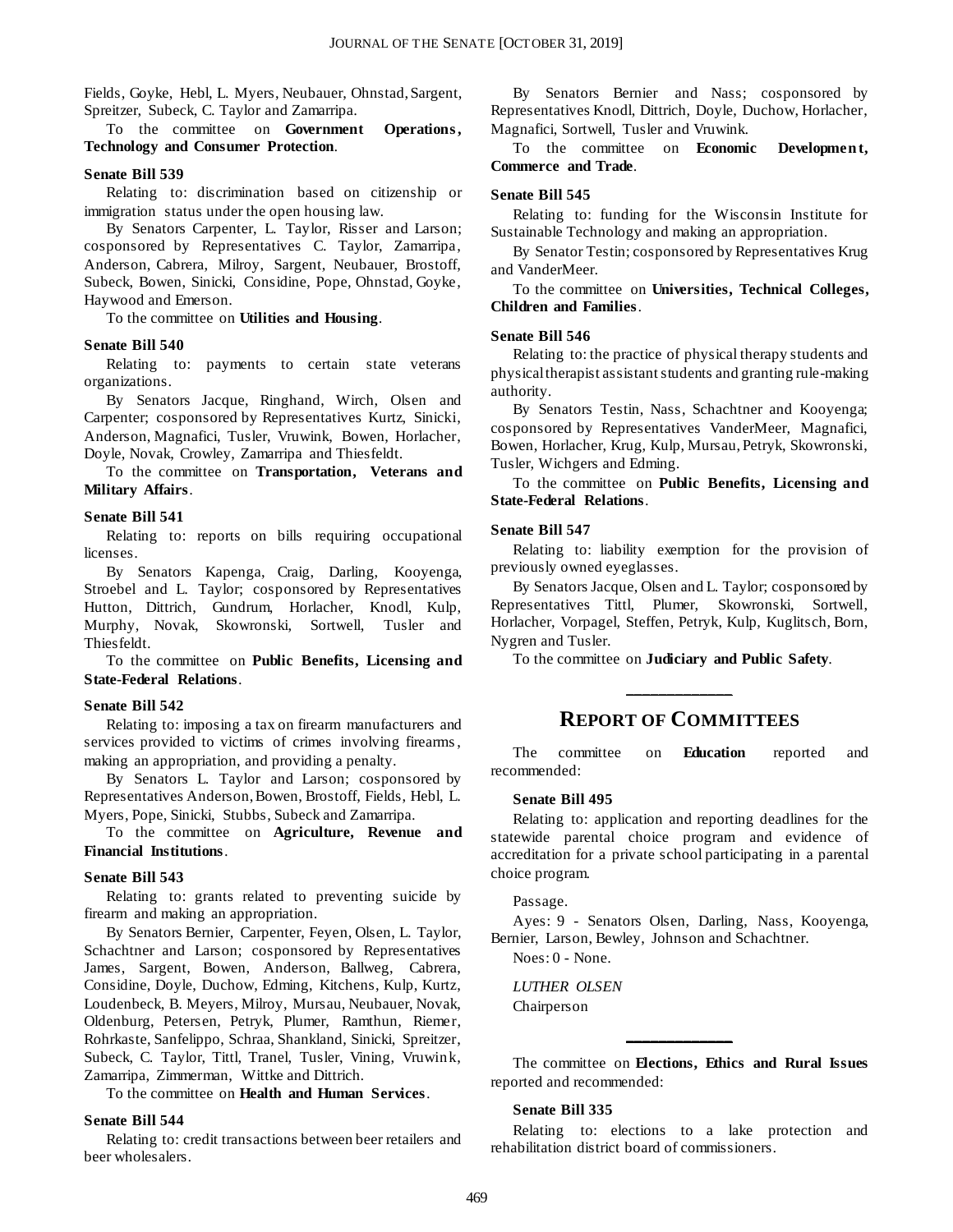Senate Substitute Amendment 1 adoption.

Ayes: 5 - Senators Bernier, Tiffany, Kooyenga, Miller and Smith.

Noes: 0 - None.

Passage as amended. Ayes: 3 - Senators Bernier, Tiffany and Kooyenga. Noes: 2 - Senators Miller and Smith.

*KATHLEEN BERNIER* Chairperson

The committee on **Sporting Heritage, Mining and Forestry** reported and recommended:

**\_\_\_\_\_\_\_\_\_\_\_\_\_**

#### **Senate Bill 231**

Relating to: placing, possessing, or transporting a bow or crossbow in or on a motorboat, vehicle, all-terrain vehicle, or utility terrain vehicle.

#### Passage.

Ayes: 5 - Senators Tiffany, LeMahieu, Stroebel, Wirch and Smith.

Noes: 0 - None.

#### **Senate Bill 383**

Relating to: the fee for a first-time annual fishing license for residents who are 16 or 17 years old or who are 65 years old or older.

Passage.

Ayes: 5 - Senators Tiffany, LeMahieu, Stroebel, Wirch and Smith.

Noes: 0 - None.

*THOMAS TIFFANY* Chairperson

## **PETITIONS AND COMMUNICATIONS**

**\_\_\_\_\_\_\_\_\_\_\_\_\_**

Pursuant to Senate Rule 17 (5), Representative Edming added as a cosponsor of **Senate Bill 166**.

Pursuant to Senate Rule 17 (5), Representative Thiesfeldt added as a cosponsor of **Senate Bill 359**.

Pursuant to Senate Rule 17 (5), Representative Wichgers added as a cosponsor of **Senate Bill 414**.

Pursuant to Senate Rule 17 (5), Representative Wichgers added as a cosponsor of **Senate Bill 440**.

Pursuant to Senate Rule 17 (5), Representative Wichgers added as a cosponsor of **Senate Bill 452**.

Pursuant to Senate Rule 17 (5), Senator Jacque added as a coauthor of **Senate Bill 460**.

Pursuant to Senate Rule 17 (5), Representative Hesselbein added as a cosponsor of **Senate Bill 468**.

Pursuant to Senate Rule 17 (5), Representative Wichgers added as a cosponsor of **Senate Bill 492**.

Pursuant to Senate Rule 17 (5), Senator Bernier added as a coauthor of **Senate Bill 492**.

**\_\_\_\_\_\_\_\_\_\_\_\_\_**

## **REFERRALS AND RECEIPT OF COMMITTEE REPORTS CONCERNING PROPOSED ADMINISTRATIVE RULES**

#### **Senate Clearinghouse Rule 17-063**

Relating to commercial and member business loans.

Resubmitted by Agency with germane modifications attached, pursuant to s. 227.19 (4)(b)4, Wisconsin Statutes, October 21, 2019.

Referred to the committee on **Agriculture, Revenue and Financial Institutions**, October 31, 2019.

#### **Senate Clearinghouse Rule 17-084**

Relating to the provision of complementary, alternative, and integrative therapies, and affecting small business.

Submitted by the Department of Veterinary Examin ing Board.

Report received from Agency, October 24, 2019.

Referred to the committee on **Agriculture, Revenue and Financial Institutions**, October 31, 2019.

#### **Senate Clearinghouse Rule 18-066**

Relating to custody and control of ch. 980, Stats., patients. Submitted by the Department of Health Services.

Report received from Agency, October 22, 2019.

Referred to the committee on **Judiciary and Public Safety**, October 31, 2019.

#### **Senate Clearinghouse Rule 19-106**

Relating to fees associated with Wisconsin's Uniform Partnership Act, ch. 178, Stats.

Submitted by the Department of Financial Institutions. Report received from Agency, October 24, 2019. Referred to the committee on **Agriculture, Revenue and** 

**Financial Institutions**, October 31, 2019.

#### **Senate Clearinghouse Rule 19-114**

Relating to uniform disciplinary procedures for the department and all affiliated credentialing boards.

Submitted by the Department of Safety and Professional Services.

Report received from Agency, October 23, 2019. Referred to the committee on **Public Benefits, Licensing** 

**\_\_\_\_\_\_\_\_\_\_\_\_\_**

**and State-Federal Relations**, October 31, 2019.

The joint committee for review of **Administrative Rules** reported and recommended:

#### **Senate Clearinghouse Rule 19-020**

Relating to uniform fee system.

No action taken on October 31, 2019.

#### **Senate Clearinghouse Rule 19-026**

Relating to licensure by endorsement.

No action taken on October 31, 2019.